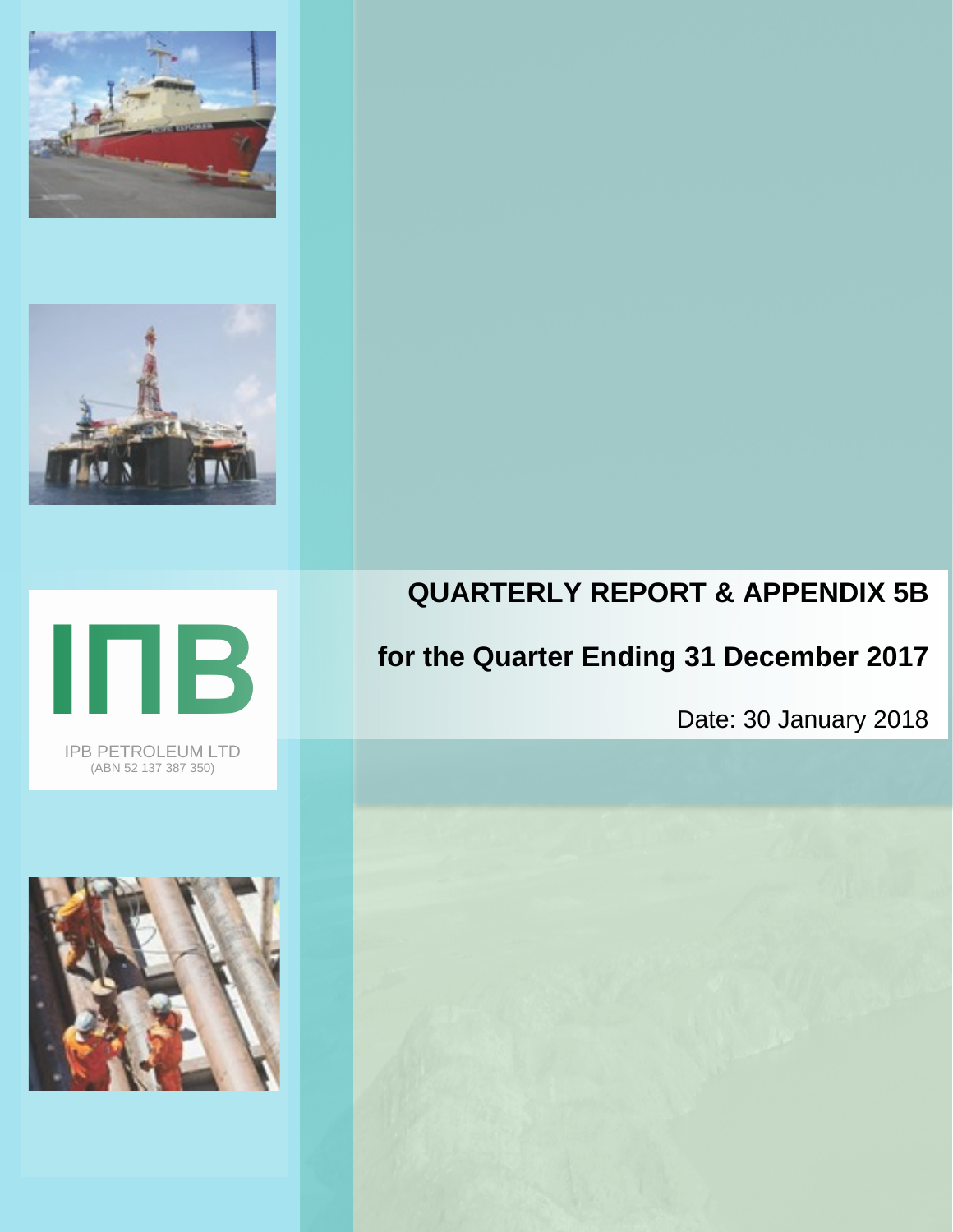

## **(ASX CODE: IPB)**

**30 January 2018**

## **DECEMBER 2017 QUARTERLY REPORT**

#### **SUMMARY OF KEY EVENTS FOR THE QUARTER**

- 3D Seismic reprocessing and depth conversion project in WA-424-P continued
- Proposal further developed with seismic contractor for future proposed survey and associated EP submission
- Advancement made in relation to a complementary strategy
- Renewal and partial relinquishment application work commenced for WA-424-P

#### **PERMIT HOLDINGS AND INTERESTS AND ACTIVITIES**

During the quarter no changes occurred to the interests held by IPB Petroleum (IPB or the Company) in its three petroleum exploration licenses. As at the end of the quarter, and also as at the date of this report, the Company held the following interests in three Browse Basin exploration licenses:

**WA-424-P (IPB 100% and Operator) WA-471-P (IPB 100% and Operator)**

## **WA-485-P (IPB 100% and Operator)**

#### **WA-424-P**

During the quarter the 3D seismic reprocessing and depth conversion project of 75 km<sup>2</sup> over the Idris prospect and Gwydion oil discovery progressed. The project is expected to be completed during the March quarter, with the results being incorporated into the Company's updated farmout package and associated dataroom.

IPB also completed an assessment of the Permit for the upcoming post Year 6 (ending 12 April 2018) renewal and requisite partial relinquishment application. The Company plans to lodge its application and supporting documentation with NOPTA during the March quarter. If accepted by the Joint Authority the Permit would then be renewed for a further 3 years Primary Term, followed by two optional Secondary Term years for an agreed work commitment programme from April 2018 onwards.

#### **WA-471-P and WA-485-P**

During the quarter the Company refined a proposal with a seismic contractor relating to a future survey in WA-485-P and WA-471-P permits as well as a potentially larger survey including WA-424-P. These negotiations are expected to be complete during the March quarter. IPB has been advised that the seismic contactor has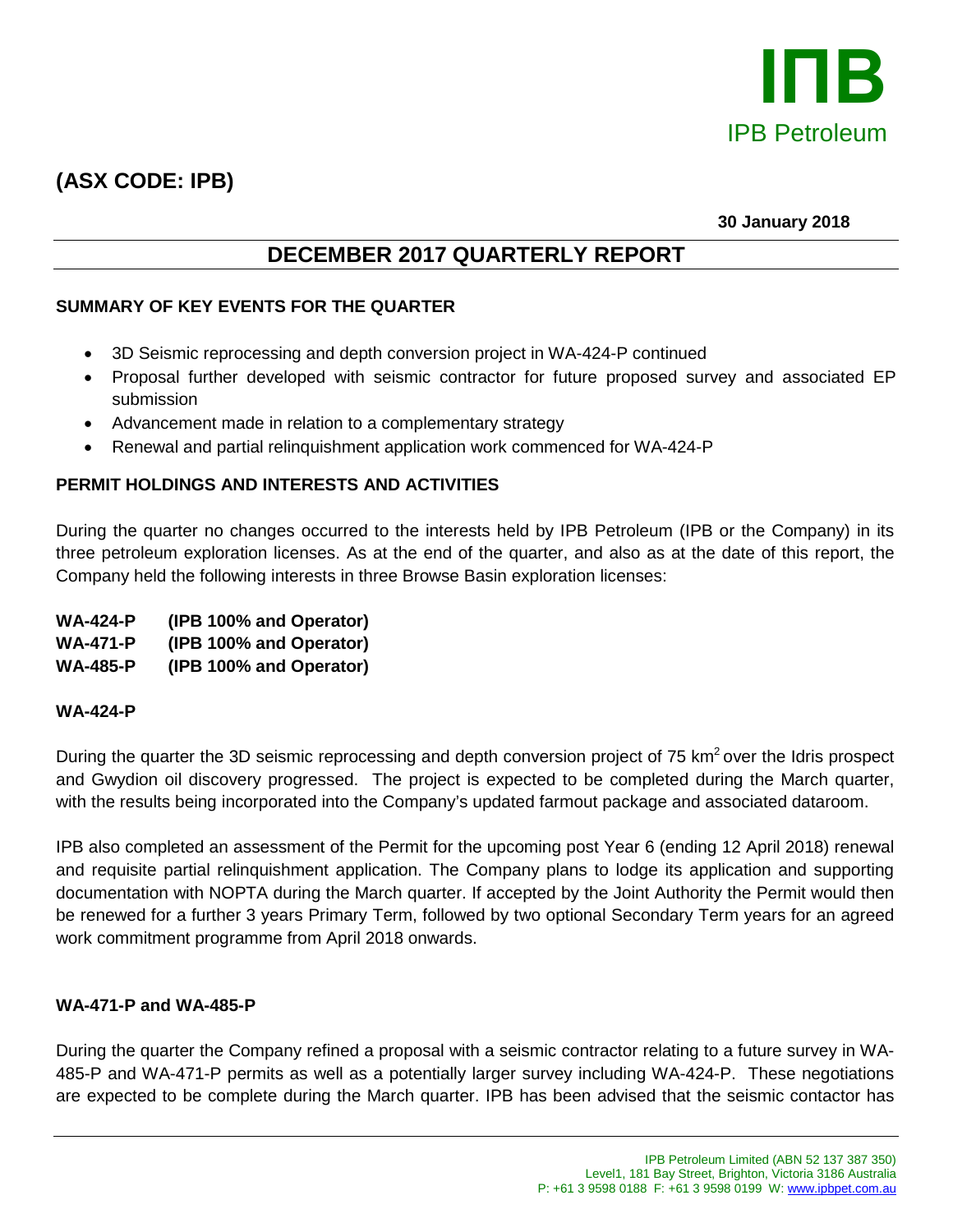

commenced work on the associated Environmental Plan that is required to be lodged with NOPSEMA for the survey(s).

#### **Activities – Corporate and Financial**

During the quarter the Company continued to make progress with its complementary business strategy initiatives.

As at the end of the quarter IPB Petroleum had a cash balance of \$0.69 million with no debt. For further details refer to the attached Appendix 5B for the quarter ended 31 December 2017.



**IPB Petroleum Permits Browse Basin Offshore North West Australia**

For further information contact Brendan Brown, Managing Director +61 3 9598 0188 or [admin@ipbpet.com.au](mailto:admin@ipbpet.com.au)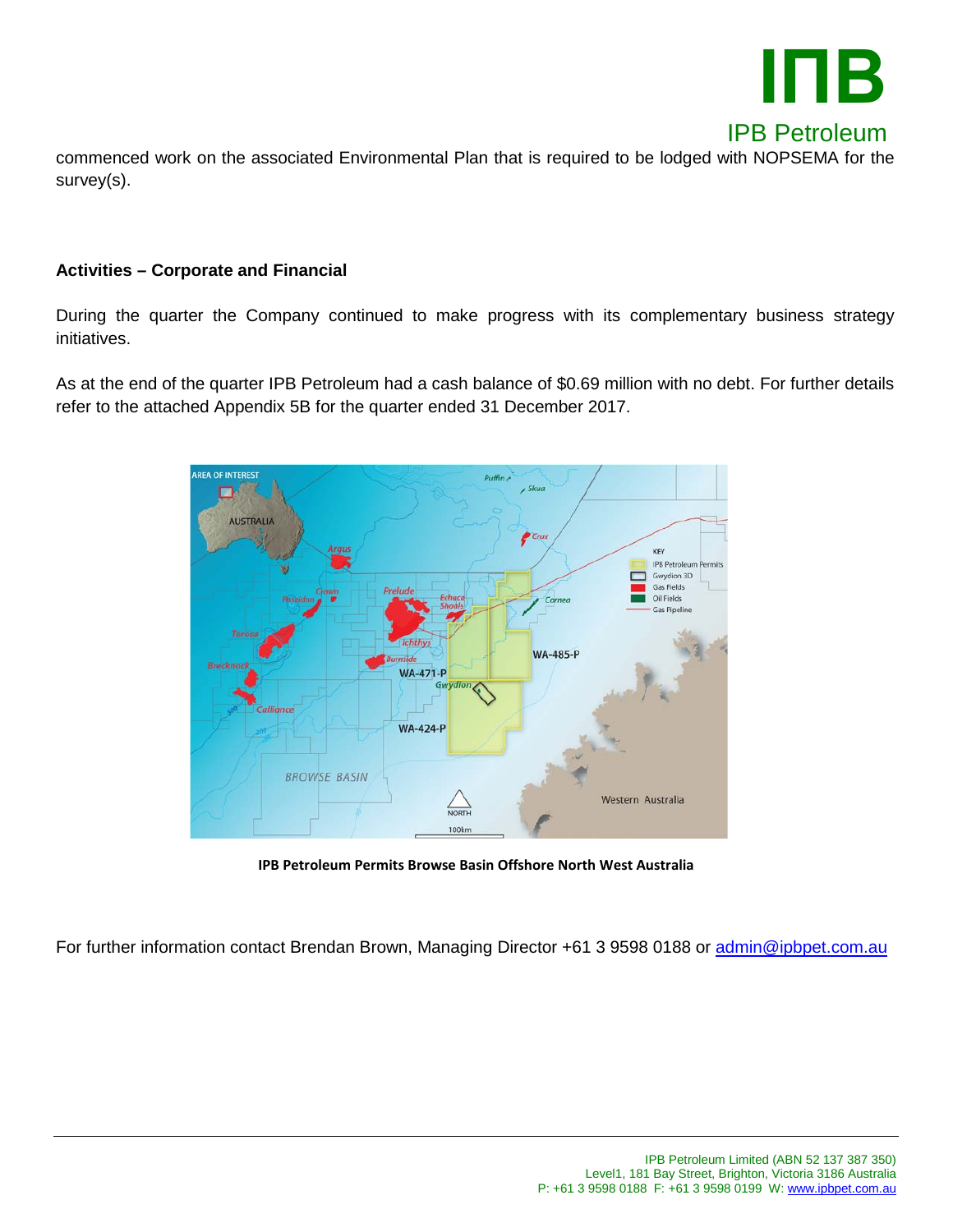*+Rule 5.5*

## **Appendix 5B**

## **Mining exploration entity and oil and gas exploration entity quarterly report**

Introduced 01/07/96 Origin Appendix 8 Amended 01/07/97, 01/07/98, 30/09/01, 01/06/10, 17/12/10, 01/05/13, 01/09/16

| Name of entity |  |  |
|----------------|--|--|
|----------------|--|--|

IPB Petroleum Limited

**ABN Quarter ended ("current quarter")**

52 137 387 350 31<sup>st</sup> Dec 2017

|     | <b>Consolidated statement of cash flows</b>       | <b>Current quarter</b><br>\$A'000 | Year to date<br>(6 months)<br>\$A'000 |
|-----|---------------------------------------------------|-----------------------------------|---------------------------------------|
| 1.  | Cash flows from operating activities              |                                   |                                       |
| 1.1 | Receipts from customers                           |                                   |                                       |
| 1.2 | Payments for                                      |                                   |                                       |
|     | exploration & evaluation<br>(a)                   | (47)                              | (50)                                  |
|     | development<br>(b)                                |                                   |                                       |
|     | production<br>(c)                                 |                                   |                                       |
|     | staff costs<br>(d)                                | (14)                              | (60)                                  |
|     | (e) administration and corporate costs            | (2)                               | (143)                                 |
| 1.3 | Dividends received (see note 3)                   |                                   |                                       |
| 1.4 | Interest received                                 |                                   |                                       |
| 1.5 | Interest and other costs of finance paid          |                                   |                                       |
| 1.6 | Income taxes paid                                 |                                   |                                       |
| 1.7 | Research and development refunds                  |                                   |                                       |
| 1.8 | Other (provide details if material)               |                                   |                                       |
| 1.9 | Net cash from / (used in) operating<br>activities | (63)                              | (253)                                 |

|     | Cash flows from investing activities |  |
|-----|--------------------------------------|--|
| 2.1 | Payments to acquire:                 |  |
|     | property, plant and equipment<br>(a) |  |
|     | tenements (see item 10)<br>(b)       |  |
|     | investments<br>(C)                   |  |
|     | other non-current assets<br>(d)      |  |

+ See chapter 19 for defined terms

*1 September 2016* Page 1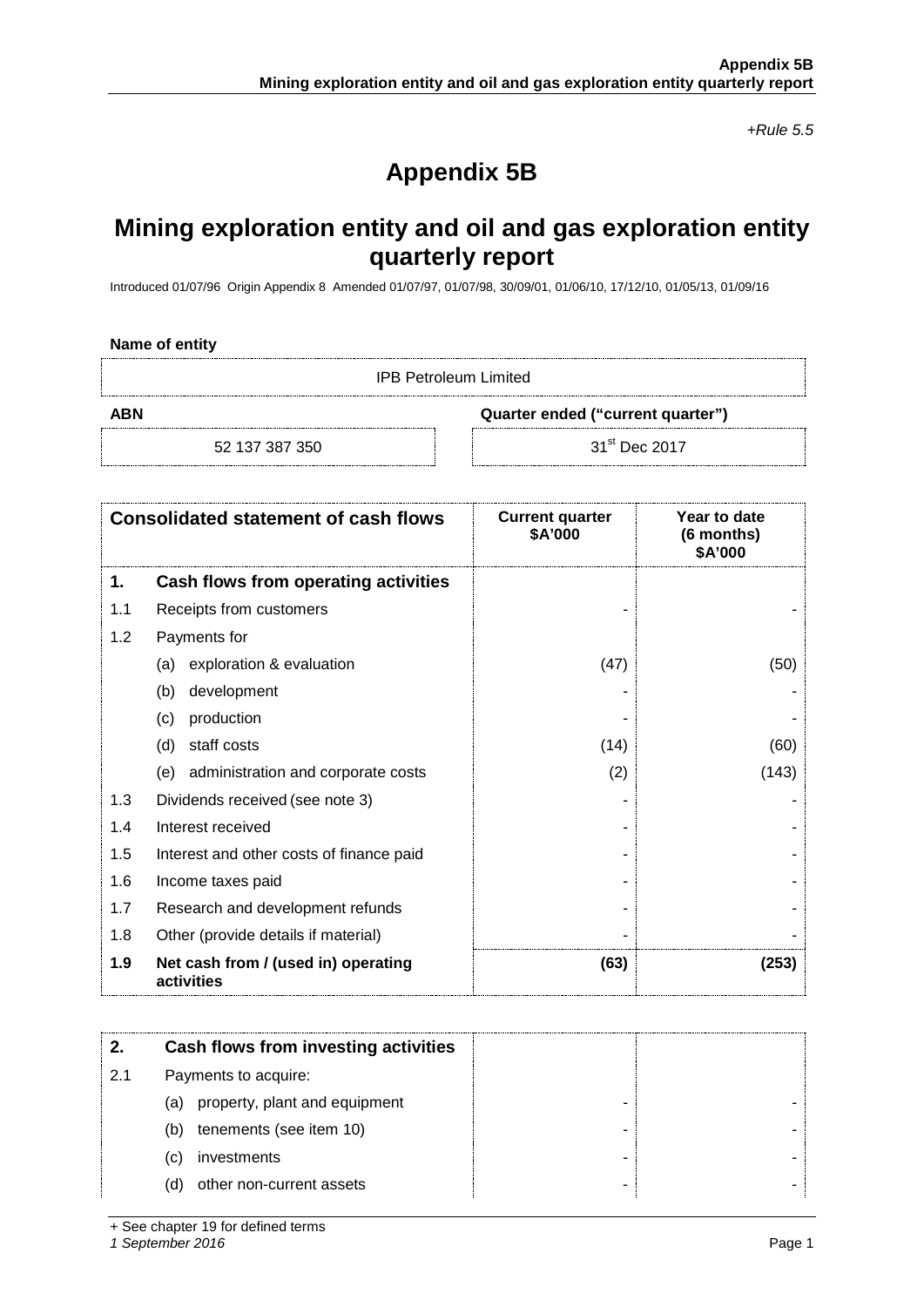#### **Appendix 5B Mining exploration entity and oil and gas exploration entity quarterly report**

|               | <b>Consolidated statement of cash flows</b>       | <b>Current quarter</b><br>\$A'000 | Year to date<br>(6 months)<br>\$A'000 |
|---------------|---------------------------------------------------|-----------------------------------|---------------------------------------|
| $2.2^{\circ}$ | Proceeds from the disposal of:                    |                                   |                                       |
|               | property, plant and equipment<br>(a)              |                                   |                                       |
|               | tenements (see item 10)<br>(b)                    |                                   |                                       |
|               | investments<br>(c)                                |                                   |                                       |
|               | other non-current assets<br>(d)                   |                                   |                                       |
| 2.3           | Cash flows from loans to other entities           |                                   |                                       |
| 2.4           | Dividends received (see note 3)                   |                                   |                                       |
| 2.5           | Other (provide details if material)               |                                   |                                       |
| 2.6           | Net cash from / (used in) investing<br>activities |                                   |                                       |

| 3.   | Cash flows from financing activities                                           |     |
|------|--------------------------------------------------------------------------------|-----|
| 3.1  | Proceeds from issues of shares                                                 | 273 |
| 3.2  | Proceeds from issue of convertible notes                                       |     |
| 3.3  | Proceeds from exercise of share options                                        |     |
| 3.4  | Transaction costs related to issues of<br>shares, convertible notes or options | (7) |
| 3.5  | Proceeds from borrowings                                                       |     |
| 3.6  | Repayment of borrowings                                                        |     |
| 3.7  | Transaction costs related to loans and<br>borrowings                           |     |
| 3.8  | Dividends paid                                                                 |     |
| 3.9  | Other (provide details if material)                                            |     |
| 3.10 | Net cash from / (used in) financing<br>activities                              | 266 |
|      |                                                                                |     |

| 4.  | Net increase / (decrease) in cash and<br>cash equivalents for the period |      |      |
|-----|--------------------------------------------------------------------------|------|------|
| 4.1 | Cash and cash equivalents at beginning of<br>period                      | 755  | 679  |
| 4.2 | Net cash from / (used in) operating<br>activities (item 1.9 above)       | (63) | 253) |
| 4.3 | Net cash from / (used in) investing activities<br>(item 2.6 above)       |      |      |
| 4.4 | Net cash from / (used in) financing activities<br>(item 3.10 above)      |      | 266  |
| 4.5 | Effect of movement in exchange rates on<br>cash held                     |      |      |
| 4.6 | Cash and cash equivalents at end of<br>period                            | 692  | 692  |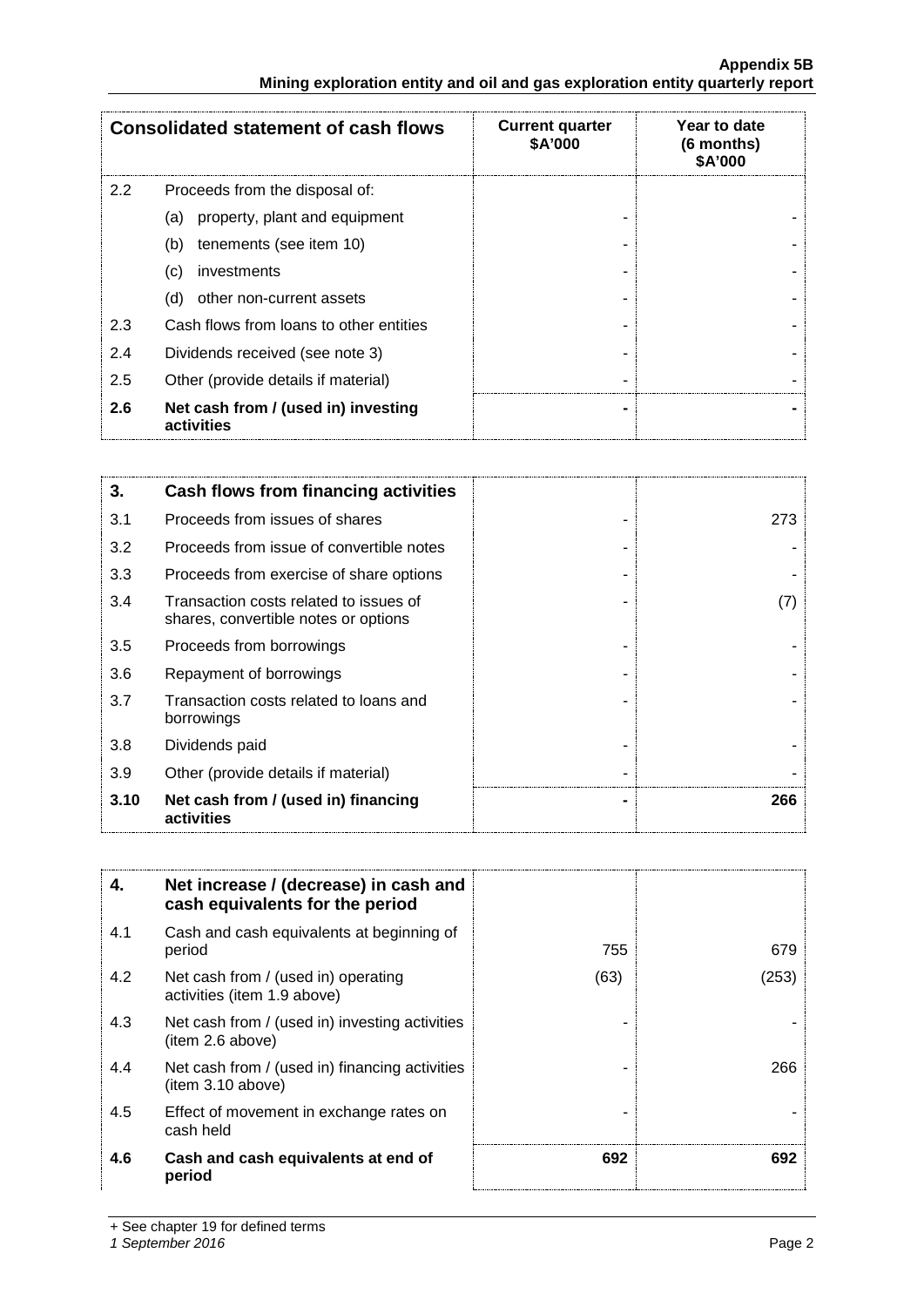| Consolidated statement of cash flows | <b>Current quarter</b><br>\$A'000 | Year to date<br>$(6$ months)<br><b>\$A'000</b> |
|--------------------------------------|-----------------------------------|------------------------------------------------|
|                                      |                                   |                                                |

| 5.  | Reconciliation of cash and cash<br>equivalents<br>at the end of the quarter (as shown in the<br>consolidated statement of cash flows) to the<br>related items in the accounts | <b>Current quarter</b><br>\$A'000 | <b>Previous quarter</b><br>\$A'000 |
|-----|-------------------------------------------------------------------------------------------------------------------------------------------------------------------------------|-----------------------------------|------------------------------------|
| 5.1 | Bank balances                                                                                                                                                                 | 692                               | 755                                |
| 5.2 | Call deposits                                                                                                                                                                 |                                   |                                    |
| 5.3 | <b>Bank overdrafts</b>                                                                                                                                                        |                                   |                                    |
| 5.4 | Other (provide details)                                                                                                                                                       |                                   |                                    |
| 5.5 | Cash and cash equivalents at end of<br>quarter (should equal item 4.6 above)                                                                                                  | 692                               | 755                                |

| -6. | Payments to directors of the entity and their associates                          | <b>Current quarter</b><br><b>\$A'000</b> |
|-----|-----------------------------------------------------------------------------------|------------------------------------------|
| 6.1 | Aggregate amount of payments to these parties included in item 1.2                | 60                                       |
| 6.2 | Aggregate amount of cash flow from loans to these parties included<br>in item 2.3 |                                          |

6.3 Include below any explanation necessary to understand the transactions included in items 6.1 and 6.2

Executive and Non-Executive Fees Paid.

#### **7. Payments to related entities of the entity and their associates**

- 7.1 Aggregate amount of payments to these parties included in item 1.2
- 7.2 Aggregate amount of cash flow from loans to these parties included in item 2.3
- 7.3 Include below any explanation necessary to understand the transactions included in items 7.1 and 7.2

| <b>Current quarter</b><br>\$A'000 |  |
|-----------------------------------|--|
|                                   |  |
|                                   |  |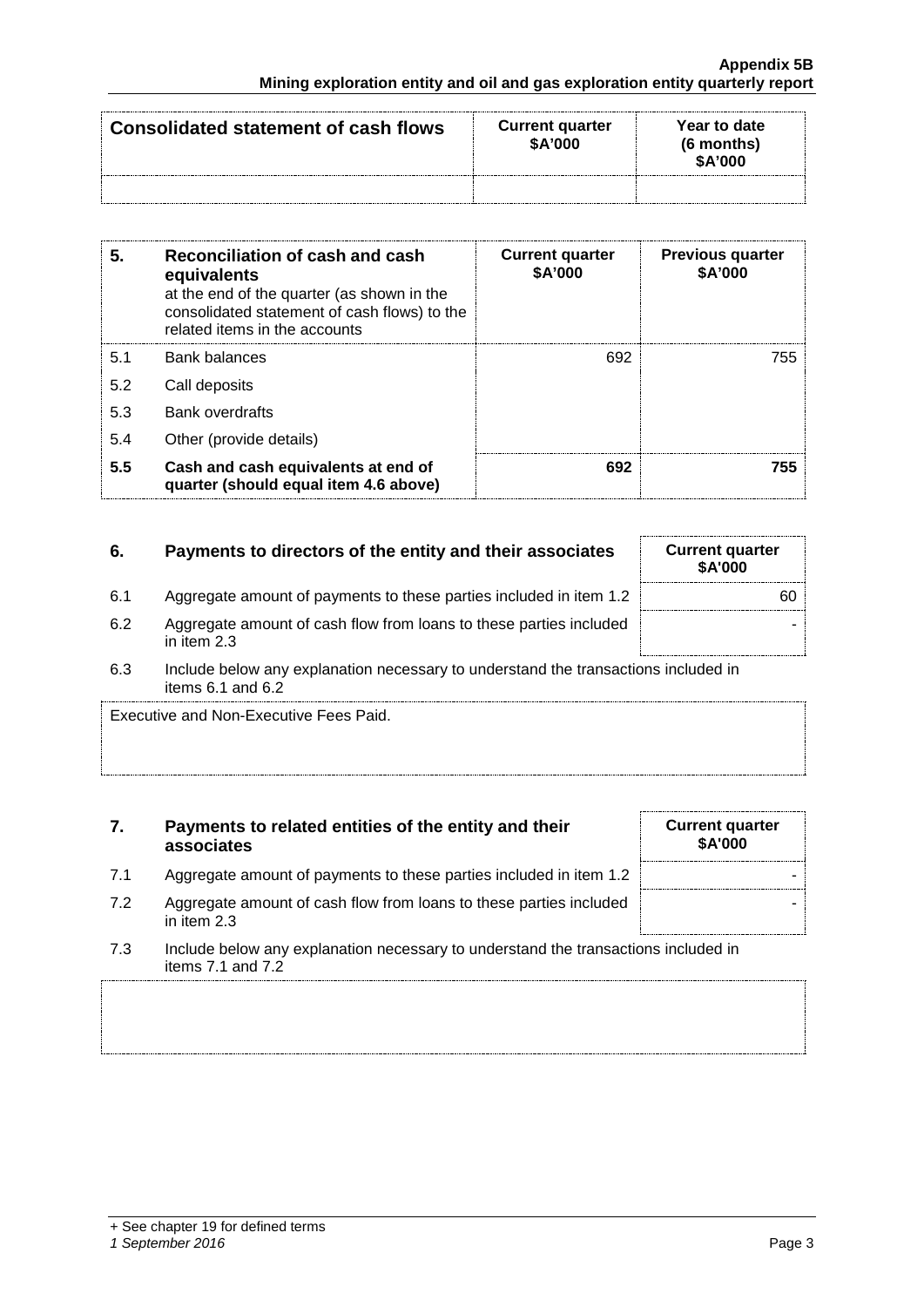| 8.   | <b>Financing facilities available</b><br>Add notes as necessary for an<br>understanding of the position | <b>Total facility amount</b><br>at quarter end<br>\$A'000 | Amount drawn at<br>quarter end<br>\$A'000 |
|------|---------------------------------------------------------------------------------------------------------|-----------------------------------------------------------|-------------------------------------------|
| .8.1 | Loan facilities                                                                                         |                                                           |                                           |
| 8.2  | Credit standby arrangements                                                                             |                                                           |                                           |
| 8.3  | Other (please specify)                                                                                  |                                                           |                                           |

8.4 Include below a description of each facility above, including the lender, interest rate and whether it is secured or unsecured. If any additional facilities have been entered into or are proposed to be entered into after quarter end, include details of those facilities as well.

| 9   | <b>Estimated cash outflows for next quarter</b> | <b>\$A'000</b> |
|-----|-------------------------------------------------|----------------|
| 9.1 | Exploration and evaluation                      |                |
| 9.2 | Development                                     |                |
| 9.3 | Production                                      |                |
| 9.4 | Staff costs                                     | 50             |
| 9.5 | Administration and corporate costs              |                |
| 9.6 | Other (provide details if material)             |                |
| 9.7 | Total estimated cash outflows                   |                |

| 10.  | <b>Changes in</b><br>tenements<br>(items $2.1(b)$ and<br>$2.2(b)$ above)                          | Tenement<br>reference<br>and<br><b>location</b> | Nature of interest | Interest at<br>beginning<br>of quarter | <b>Interest</b><br>at end of<br>quarter |
|------|---------------------------------------------------------------------------------------------------|-------------------------------------------------|--------------------|----------------------------------------|-----------------------------------------|
| 10.1 | Interests in mining<br>tenements and<br>petroleum tenements<br>lapsed, relinquished<br>or reduced |                                                 |                    |                                        |                                         |
| 10.2 | Interests in mining<br>tenements and<br>petroleum tenements<br>acquired or increased              |                                                 |                    |                                        |                                         |